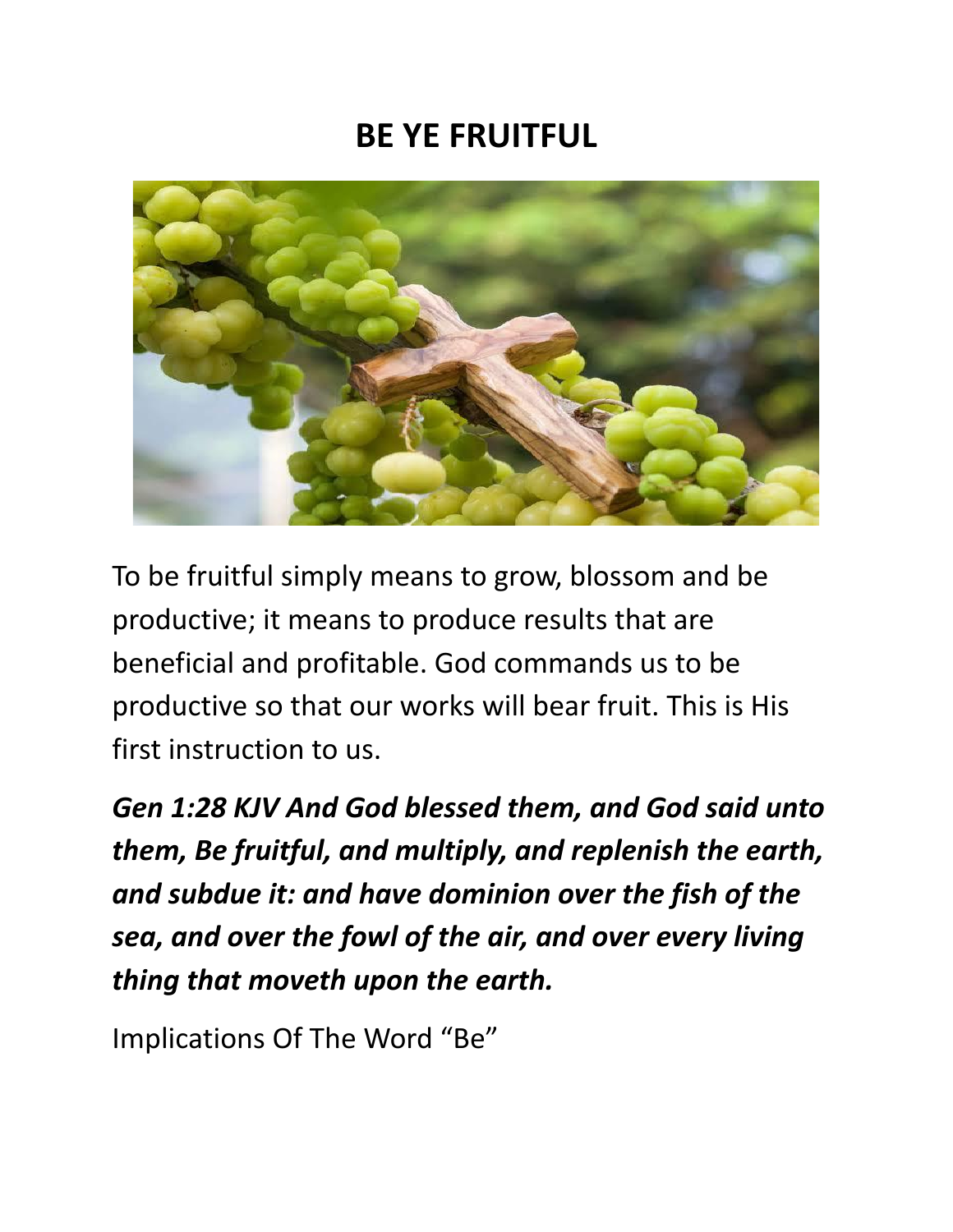The word "be" adds particular weight to God's command for fruitfulness. It commands that the thing we are told to be should be in our nature, woven into our identity and comprise our whole state of existence.

When God said, "be fruitful" it was a command of permanence. We are not to occasionally be fruitful, because He did not qualify it as such. He said, "be" fruitful, which means at all times and in all things.

The word "be" is a verb. It is an active word. It is a word that calls things into action. The command to "be" means three things:

**It is a declaration of potential**. You cannot be what you don't have the capacity to be. When God said be fruitful, He had already planted within man. the potential for development and productivity. His command was a declaration of our potential.

**It is a call into existence**. "be" calls things forth. Our fruitfulness must be evident. When God says, "be, " whatever He has called, appears. In Genesis He said, "Let there be..." and there was. So the command to be fruitful is God's instruction for us to manifest the potential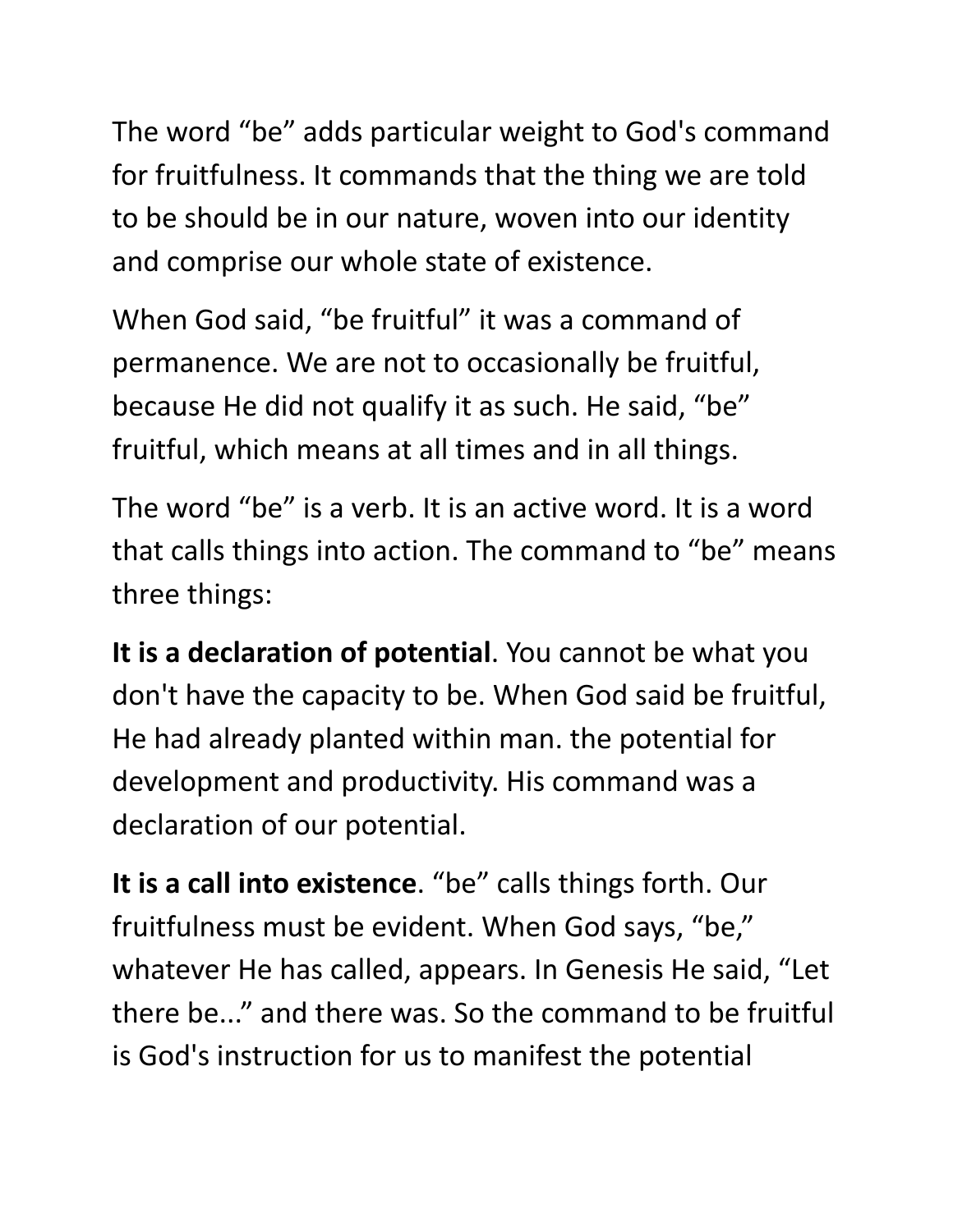planted in us. It must not be hidden; it must be brought into existence and be seen.

**It is a command to obey**. God's command is not a suggestion. It is a command to obey; it is imperative. He said, "be fruitful." He didn't say "try" or "attempt" to be fruitful; He specifically commanded us to be fruitful, and we must obey. Being fruitful is also something we must do.

Fruitfulness has application for all areas of our lives. In the Bible, we find several references to fruitfulness.

#### **Dimensions Of Fruitfulness**

**The fruit of the womb.**



One of the oldest and commonest ways a person can be fruitful is through the fruit of the womb. It involves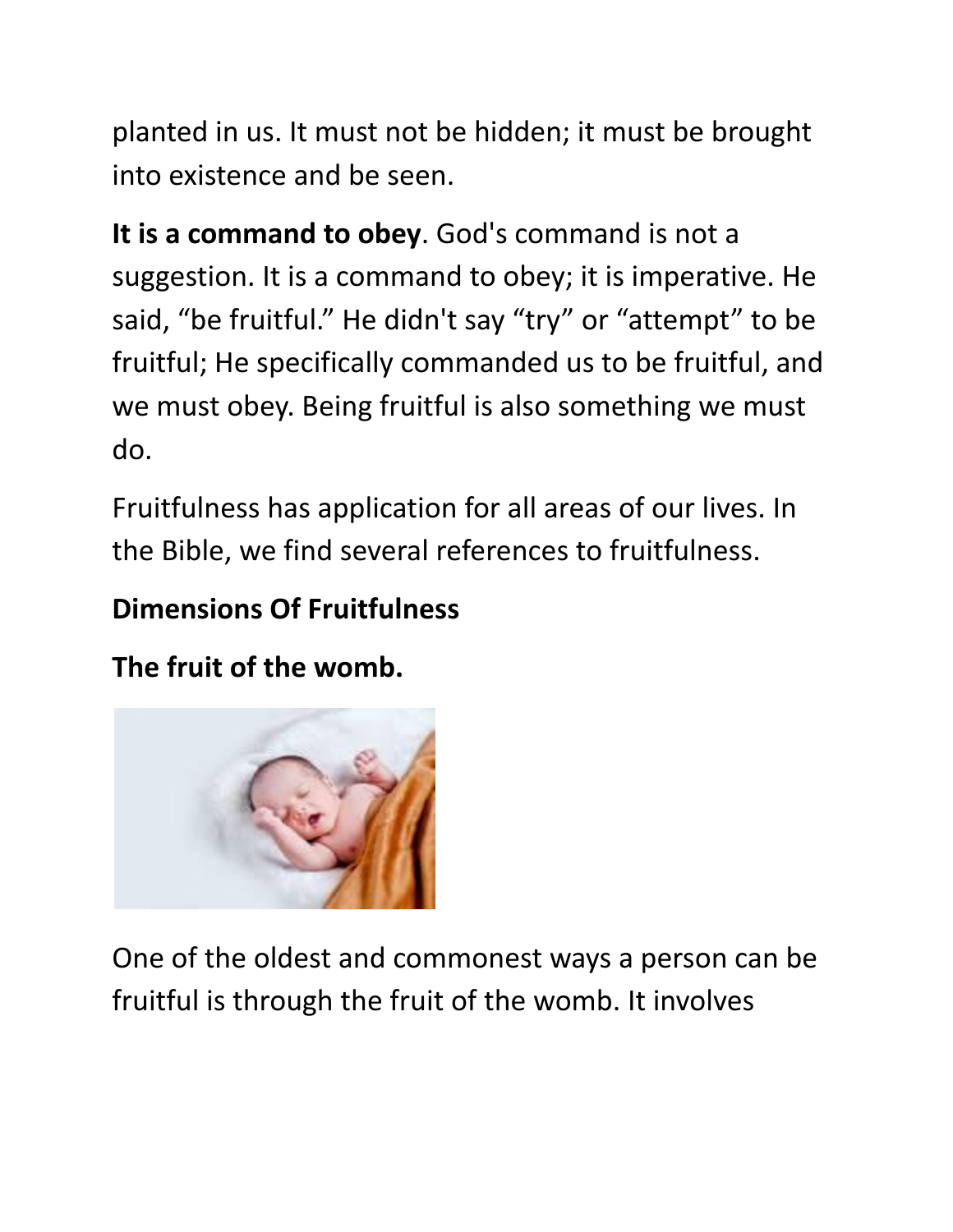bringing forth children into the world, and God intended us to be fruitful in this way.

## *Psalm 127:3 says, 3 Behold, children are a heritage from the Lord, The fruit of the womb is a reward.*

Admittedly, the procreation of children fits into this definition of fruitfulness. Children are a blessing from God and they should always be seen as such.

**The fruit of the mind (thoughts).**



The second kind of fruitfulness can be found in *Jeremiah 6:19 which says, 19 Hear, O earth! Behold, I will certainly bring calamity on this people—The fruit of their thoughts, because they have not heeded My words Nor my law, but rejected it.*

The fruit of the thoughts refer to ideas that are generated by the human brain and used to serve good and useful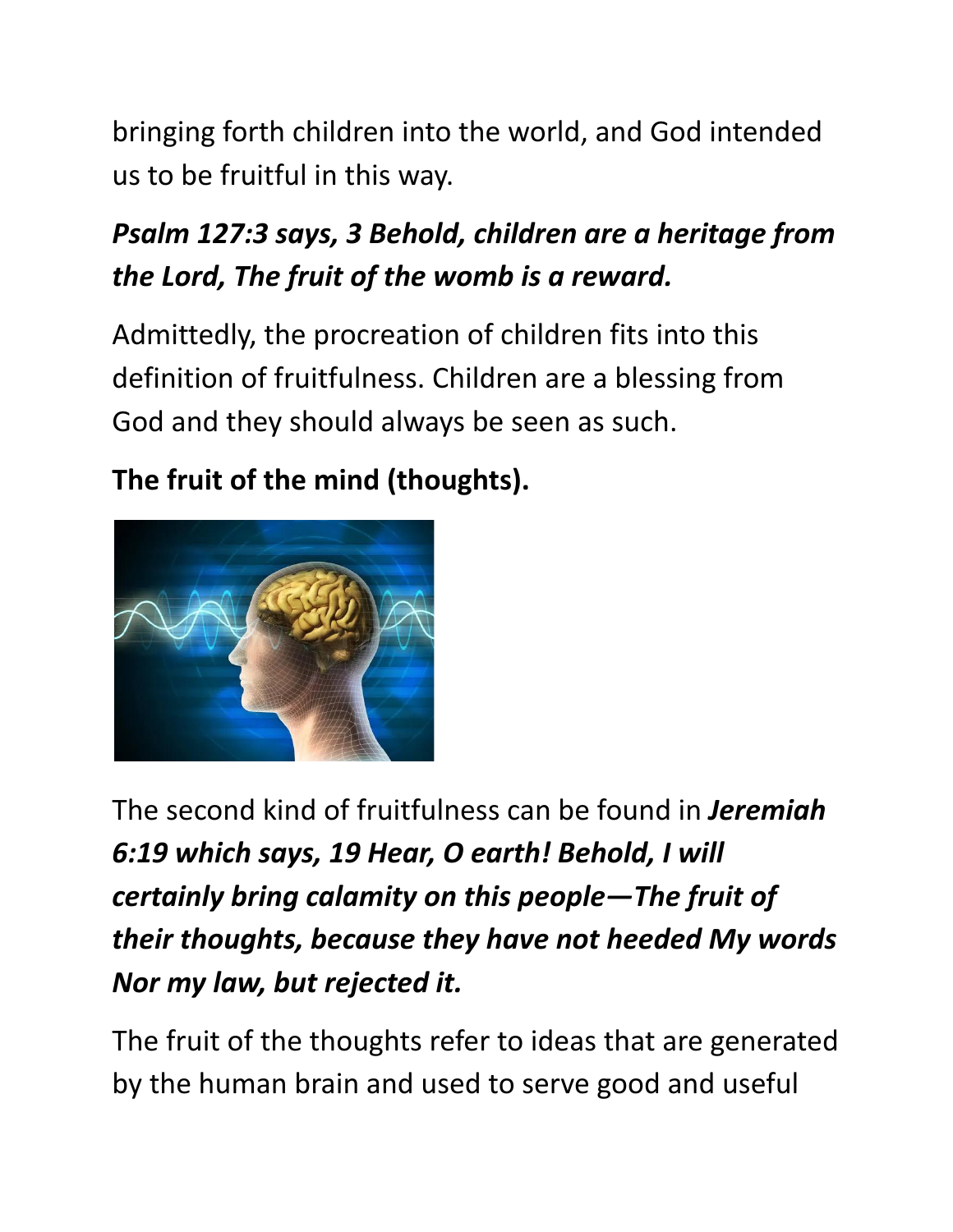purposes. So you can be fruitful by bringing forth children into the world, and you can be equally fruitful by bringing forth good thoughts and ideas.

**The fruit of the mouth and lips.**



Fruitfulness can also be manifested in words. *Proverbs 18:20 says, 20 A man's stomach shall be satisfied from the fruit of his mouth; from the produce of his lips he shall be filled.*

*Heb 13:15 KJV By him therefore let us offer the sacrifice of praise to God continually, that is, the fruit of our lips giving thanks to his name.*

Whenever I preach, I become fruitful because I convert thoughts and ideas into words, which I release through my mouth. And so though I will not be giving birth in the natural sense, I am still being fruitful because I am being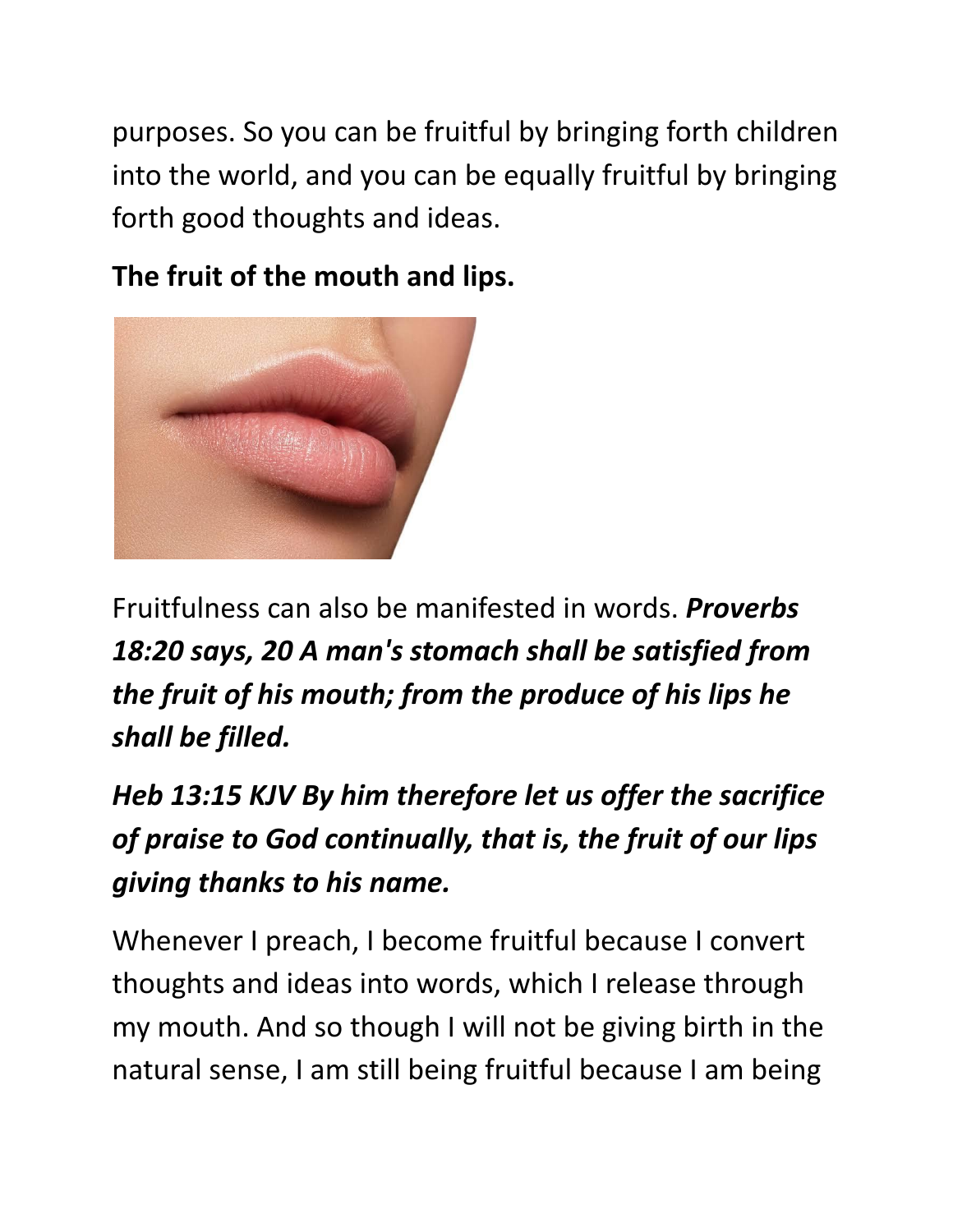productive with my ideas and my words. This is what the Bible means by the fruit of the lips.

**The fruit (works) of the hands.**



Fruit of the hands refers to our works. What you create or develop with your physical ability are the fruit of your hands. They are the things we accomplish by using our body. *Proverbs 31:30-31 says, 30 Charm is deceitful, and beauty is passing, but a woman who fears the Lord, she shall be praised. 31 Give her of the fruit of her hand, and let her own works praise her in the gates.*

Though this scripture exalts the virtuous woman and the fruit of her hands, it has wider application for every human being. The Bible is saying that the quality of the works we accomplish with our hands will earn us tremendous praise and recognition. It says, a woman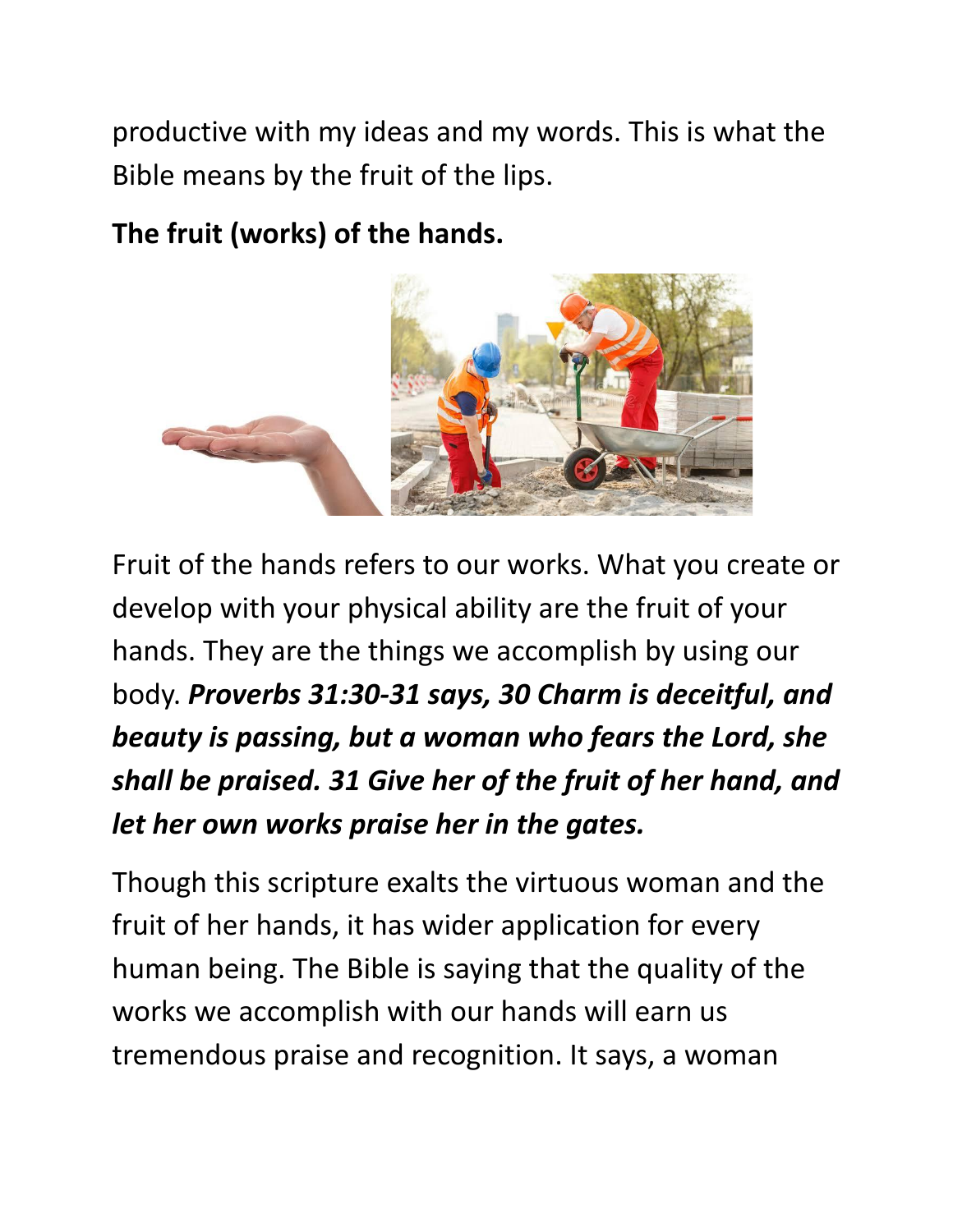who fears the Lord shall be praised. In other words, the person who obeys God's command to be fruitful will be rewarded.

**The fruit of the Spirit (Righteousness)**.



# In *Galatians 5:22-23, the Bible says, 22 But the fruit of the Spirit is love, joy, peace, longsuffering, kindness, goodness, faithfulness, 23 gentleness, self control. Against such there is no law.*

The fruit of the Spirit is character. The Bible exhorts us to bear fruit with our character by expressing love, joy, peace, kindness, self-control, goodness and faithfulness.

We can only bear fruit when we are in union with Christ. His life is reproduced in us.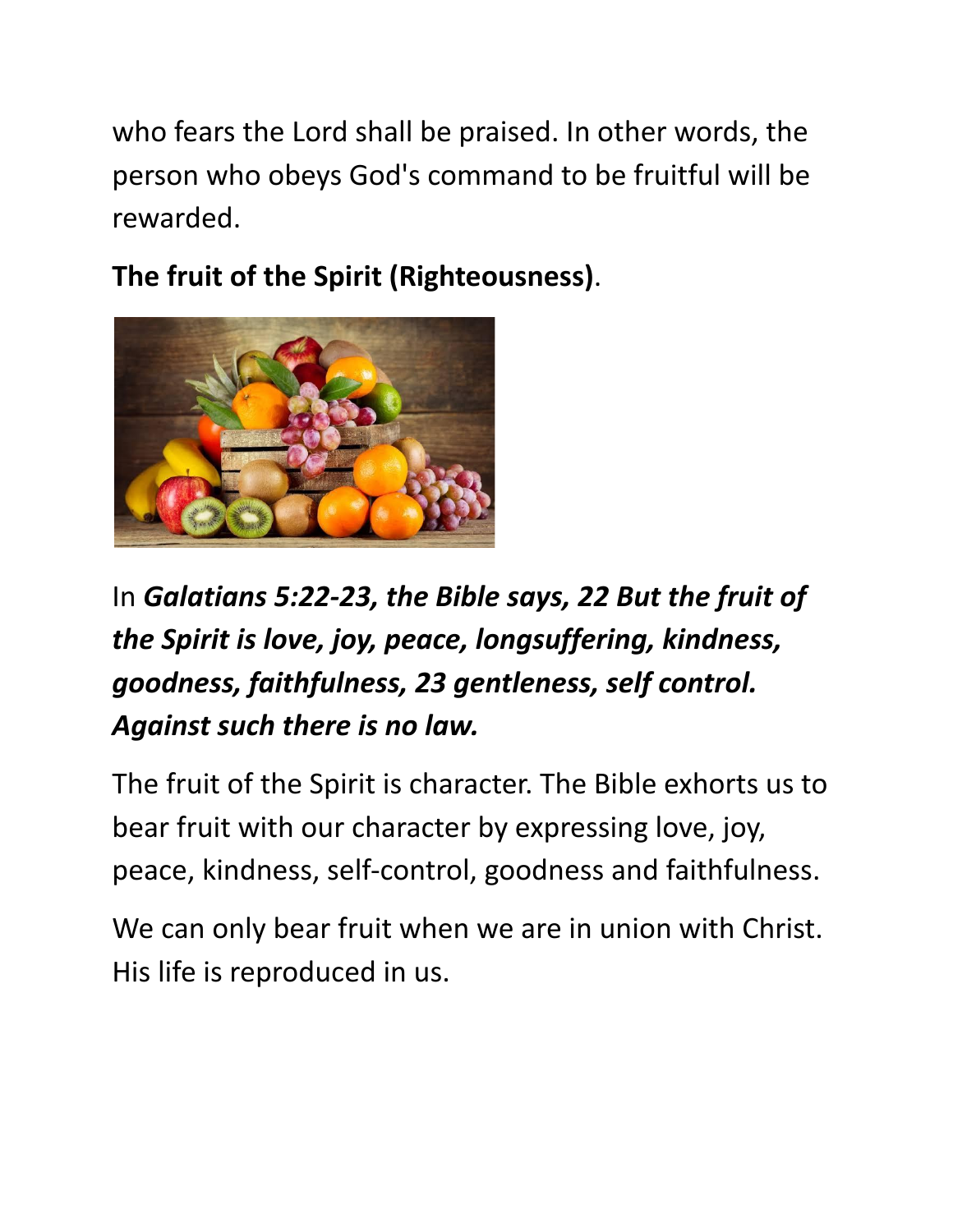## *Joh 15:5 KJV I am the vine, ye are the branches: He that abideth in me, and I in him, the same bringeth forth much fruit: for without me ye can do nothing.*

It is apparent from these verses that the female womb is not the only fertile ground for fruitfulness. We can be fruitful with our minds, our hands, our lips and our character. Our minds produce ideas, our hands manufacture products, our lips speak words and our character exhibits moral and ethical values. These are additional areas where we can be fruitful.



With this command to be fruitful, we are equipped by God to bring into being things that are not currently in existence. In this sense, we can apply all of our dimensions of potential fruitfulness in two general ways: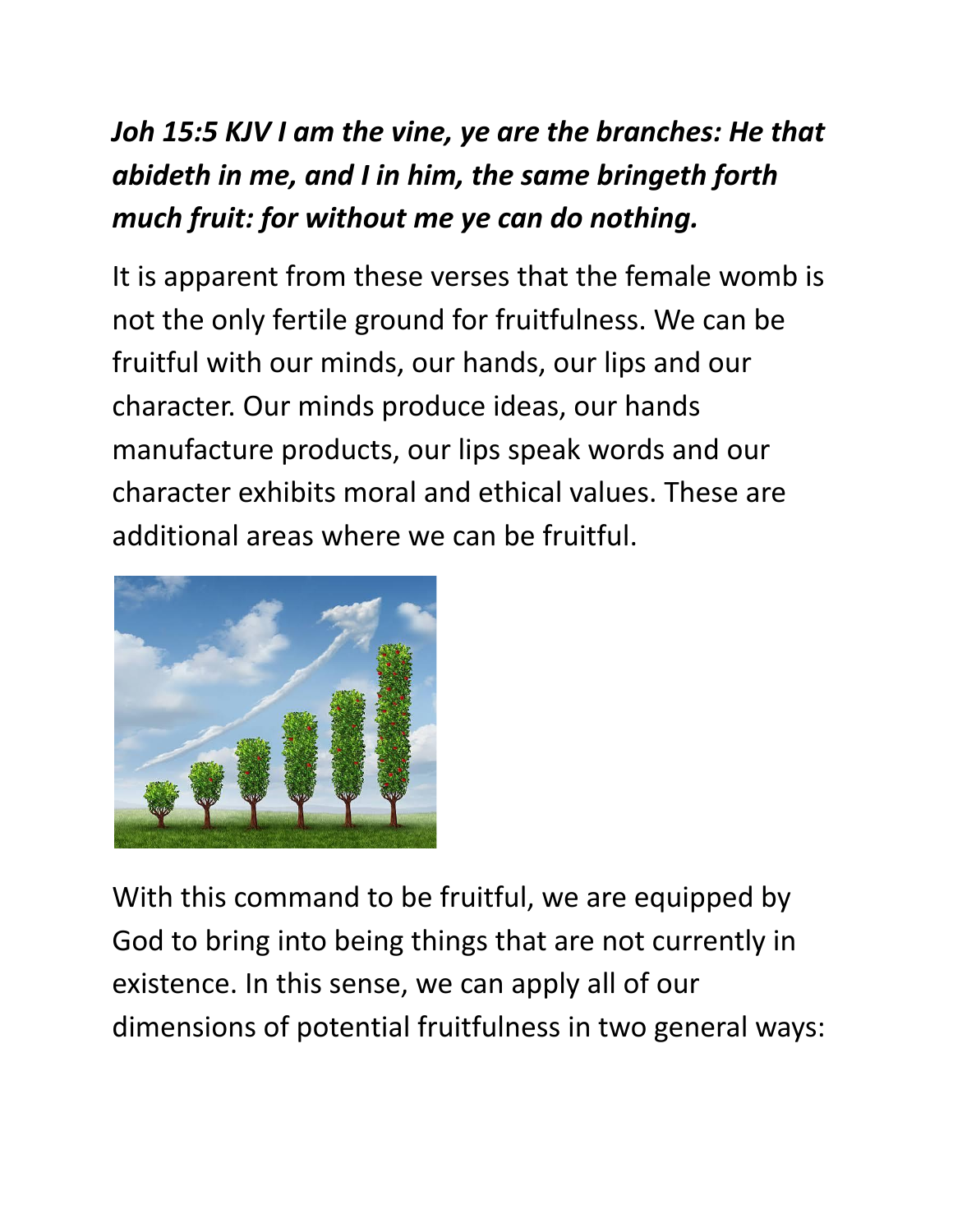By invention―bringing things into existence out of nothing, and

By improvement―making new things out of what already exists

These two ways of being fruitful apply to ideas, words, products, and values systems. (Courtesy Dominion Mandate by Mensah Otabil)

Many times people are fruitful but the enemy comes against them. I give a case study of the children of Israel.

The Midianites

*Jdg 6:3-6 KJV 3 And so it was, when Israel had sown, that the Midianites came up, and the Amalekites, and the children of the east, even they came up against them; 4 And they encamped against them, and destroyed the increase of the earth, till thou come unto Gaza, and left no sustenance for Israel, neither sheep, nor ox, nor ass. 5 For they came up with their cattle and their tents, and they came as grasshoppers for multitude; for both they and their camels were without number: and they entered into the land to destroy it. 6 And Israel was greatly impoverished because of the*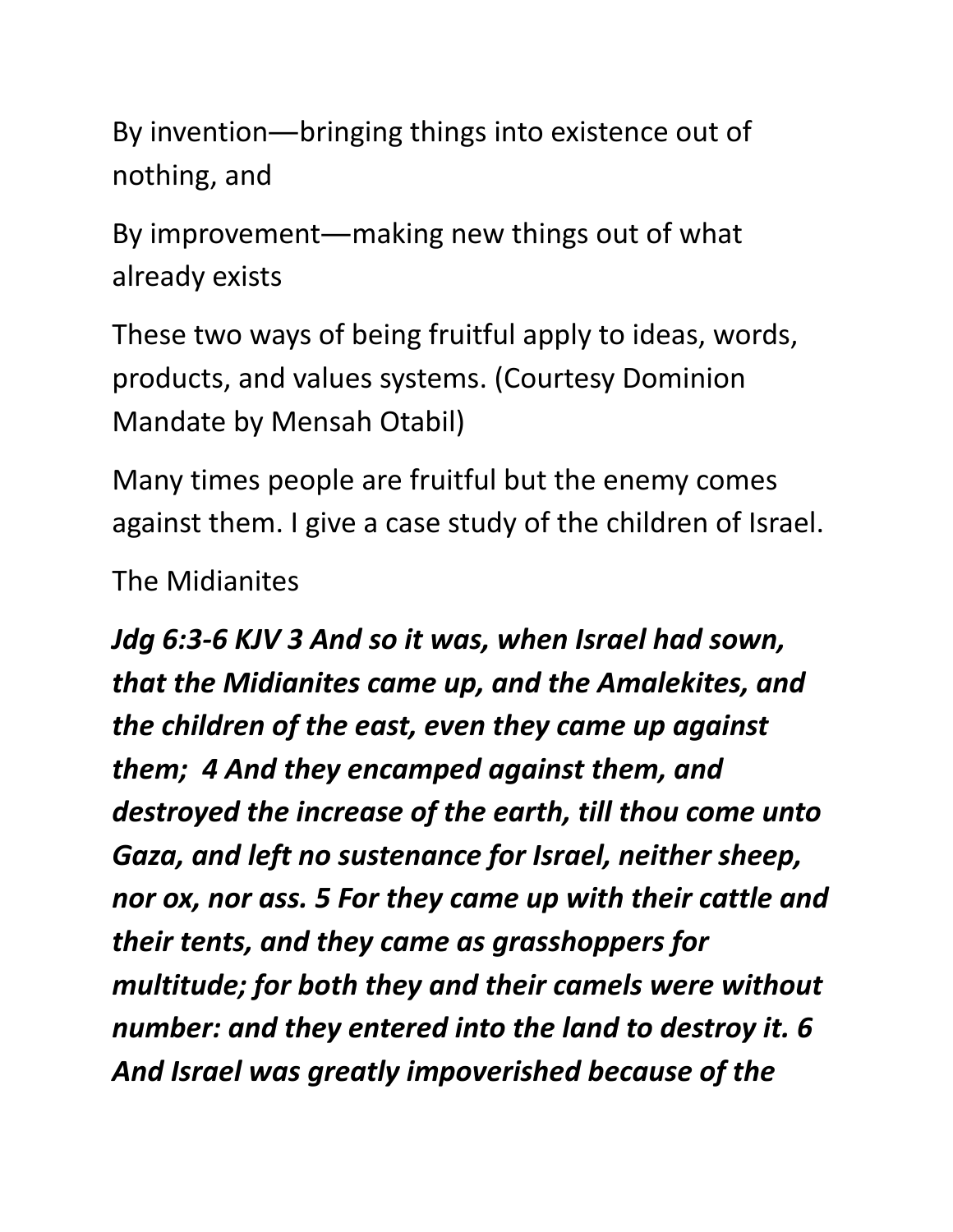*Midianites; and the children of Israel cried unto the LORD.*



They allowed them to sow but when it is harvest time, they will come with their cattles to destroy the fruit of the land. I pray for you, every waster of your increase, your land, blessings and destiny shall be wasted in a hurry in Jesus name.

They were labouring in vain and this was contrary to the will of God

## *Isa 65:23 KJV They shall not labour in vain, nor bring forth for trouble; for they are the seed of the blessed of the LORD, and their offspring with them.*

How do we overcome and break the yoke of unfruitfulness?